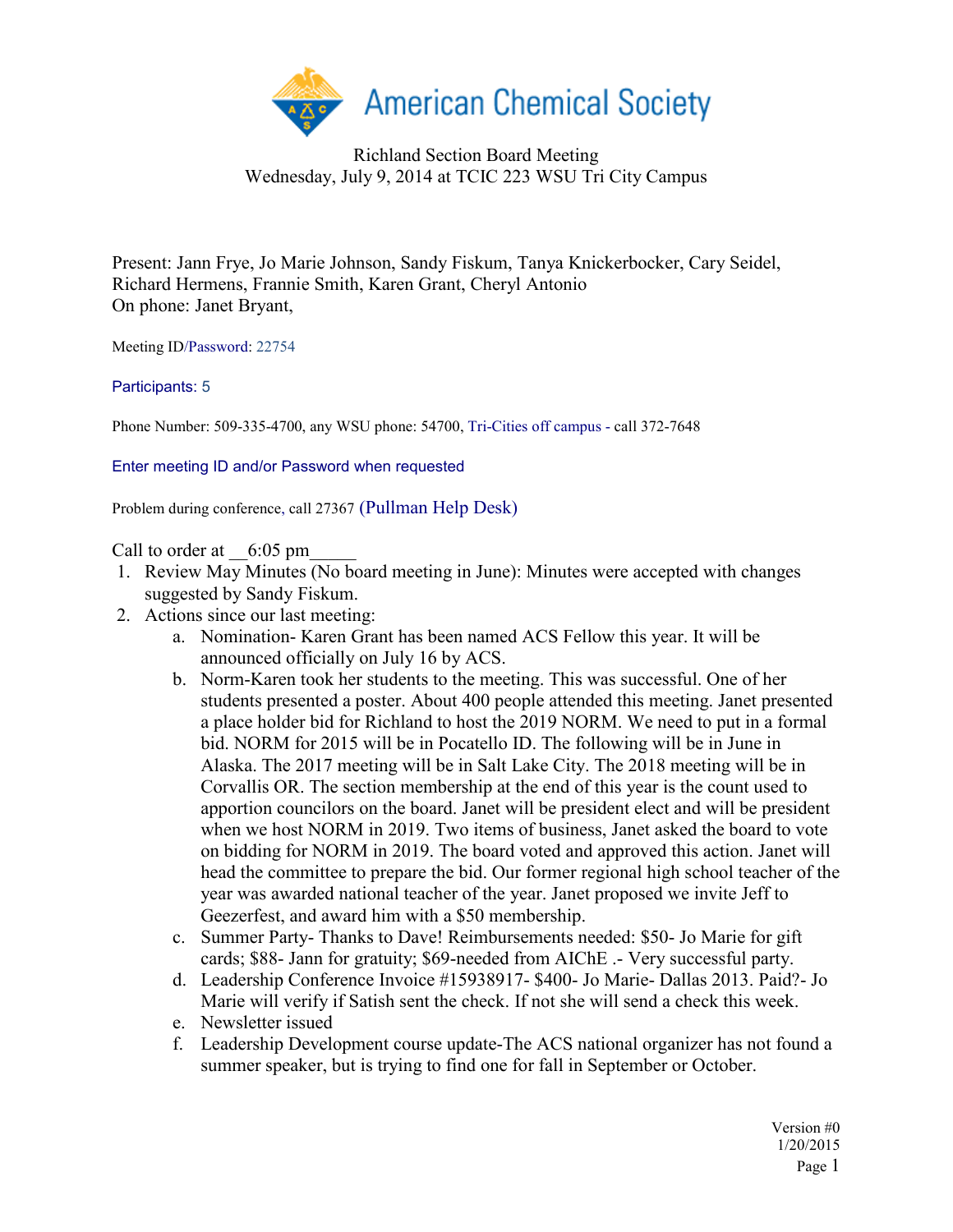

Richland Section Board Meeting Wednesday, July 9, 2014 at TCIC 223 WSU Tri City Campus

- 3. Upcoming:
	- a. National Meeting- San Francisco- August 10-14, finalist for 4 ChemLuminary Awards- poster will be presented. Anna Cavinato will be preparing the poster on the ChemLuminary award finalists for this meeting. Tanya is interested in trying to apply for one of these for YVCC chemistry club activities. We advised her to look at the categories and send her student chapter report to Jo Marie.
	- b. National award nominations are open now.
	- c. National Chemistry Week- October 19-25, 2014.Possibly the idea brought to us by Cheryl Antonio listed below could be done as part of National Chemistry Week.
	- d. Geezerfest, November 14, 2014- The board liked this date. We discussed whether or not we should have it at WSU, or try to have it somewhere else. We may also want to have an event to honor Janet. Frannie will talk to Janet about when she would be available for this. We suggested having the event at Richland Community Center Ahbi will check to see if this is available. Ahbi also suggested Kiona Winery. The owner of it is a chemist that works at Hanford. Karen suggested Hedges winery, whose owner is also a chemist.
	- e. Science Club for 2015- Cheryl Antonio spoke to us about forming a science club in earlier grades. If kids are exposed to science early, they are not intimidated by it when they get to high school. They do this by doing simple demonstrations of basic laws like the ideal gas law using shaving cream and a box, or Newton's third law with a simple rocket. They would like to make chemistry fun for them too. She came up with an experiment for the children to identify mystery kitchen powders. This is a four session event, so they need volunteers to help. Last year Sandy, Dave and Ahbi helped. They did these demonstrations at Lewis and Clark for  $3<sup>rd</sup>$  and  $4<sup>th</sup>$  graders afterschool. The day of the week that works best is Friday, because it is an early release day. The meeting is 2:15 to 3:30 pm for 12 kids starting in October to May. They do only one experiment each day. Some schools do not have a science club, because there is no budget to pay a teacher to be involved. She also told us the Library is running a STEM program in the children's library too. Cheryl's contact information is on Pop phone.
	- f. Science Celebration at Richland Library- The library is hosting a science day on July 23 at 1:30 to 3pm. We could have a table. We could do something with the chemistry of candy and hand out ACS kid's magazine. Is there money with the budget to pay for the flyers? Karen suggested we talk to Chukar Cherries about if they would supply flyers about the chemistry of making candy. Frannie would like to do this.
	- g. New Symposium Idea- Spring 2015- Gary Troyer, Partner with ANS and HPS-2 to 3 day event about Low level radiation exposure. Jo Marie will invite Gary to our next meeting to discuss this.
	- h. IPG for post doc career fair- Spring 2015, Dave turned in the application for this grant.
	- i. YVCC Update- The chemistry club is doing demonstrations at Madison House a facility for kid's activities. They are also doing several hop and brewery related